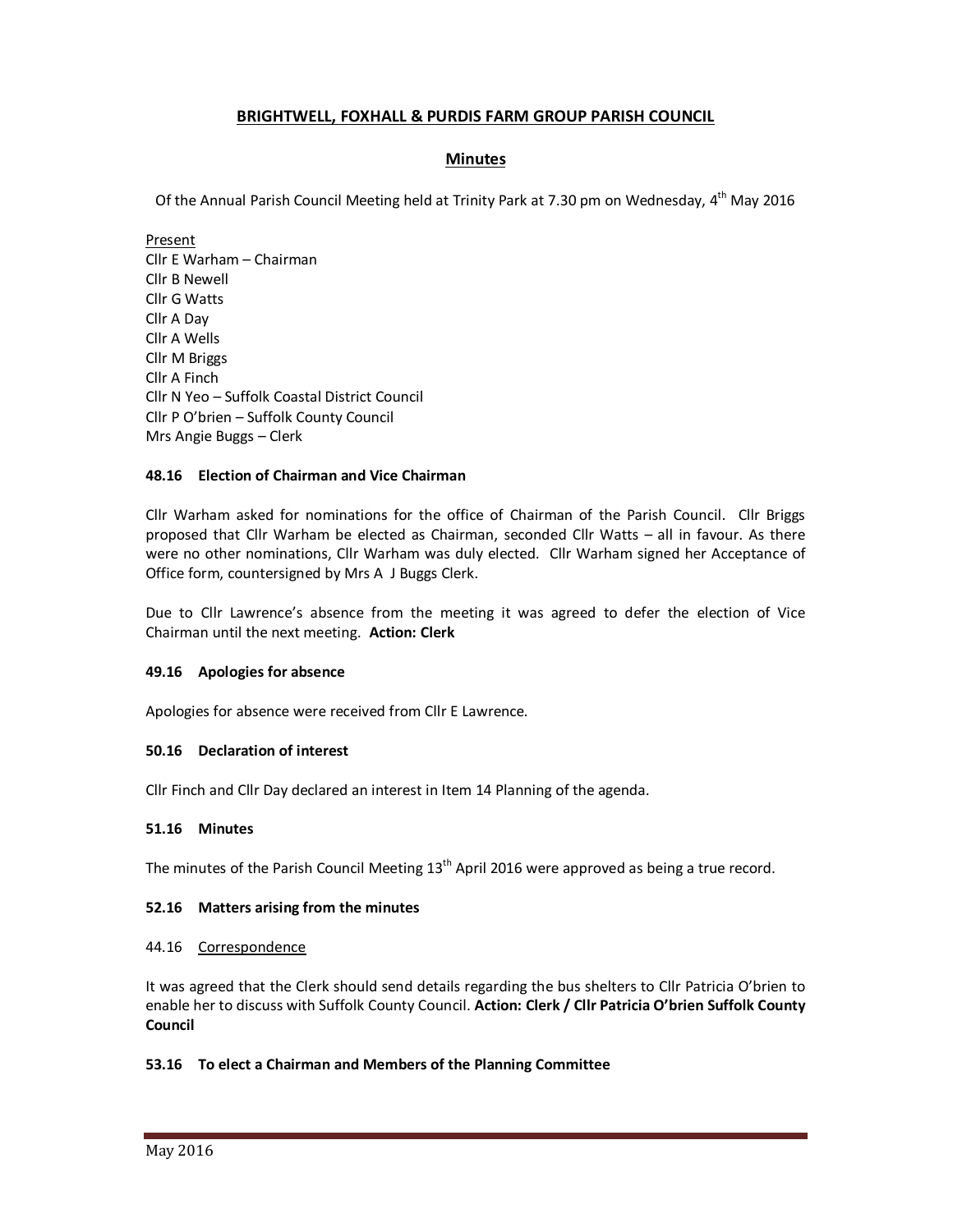Cllr Wells proposed, seconded Cllr Warham that the Planning Committee should consist of Cllrs Warham, Day, Wells, Newell, Lawrence, Briggs, Watts and Finch – all in favour.

Cllr Wells proposed, seconded Cllr Warham that Cllr Watts should be appointed as Chairman of the Planning Committee – all in favour.

## **54.16 To appoint a Police Liaison member**

Following discussion Cllr Watts proposed, seconded Cllr Briggs that Cllr Lawrence, Warham and Finch share the responsibility of attending the Police Liaison Meetings – all in favour.

# **The meeting was adjourned to receive reports from:**

Cllr P O'brien – Suffolk County Council – written report

The main thrust of my report for this year is about change. We are witnessing change in so many aspects of our daily life and it will be no surprise that public services are in the midst of huge modification.

I have been reporting on the savings that have to be made, because of government grant reduction, and SCC has saved £170ml. since 11/12. However, further savings of £80ml. are required over the next 2 years. These, inevitably, will require reductions in the way we do and manage our services and tough decisions will have to be taken. An example of which is the reduction in the Fire Service. For some time police and the fire service has been collaborating. Six fire stations are shared with the POLICE and have been of great benefit to both. Further efficiencies have to be made and reductions in engines and crews are being proposed in the Integrated Risk Management Plan. A consultation, which finished on 22nd February, will be assessed and a decision made at the May Cabinet.

Partnership and close working between public services are beginning to take hold. The sooner bodies understand that cutting duplication and amalgamating can vastly improve services and save money, cannot come soon enough!

Trading Standards have had a successful year in foiling the selling and manufacturing of counterfeit goods. However, more and more counterfeit goods are reaching the public on line and Trading Standards advise the public to "make sure the website begins with" https".

Children's Services have had a Good report form Ofsted which states that much of the work that the council has done, in looking after vulnerable children, has been exemplary, especially in the area of safeguarding.

## Education

Progress has been made in driving up standards but there is still some way to go. The increase in Academies means that the local authority will have less involvement in education.

One of the very good examples of partnership working is done by the Multi Agency Safeguarding Hub which brings together police, health, social care services for both children and adults. I recently visited their headquarters, at Landmark House, and was impressed by the collaboration and efficiency that is happening.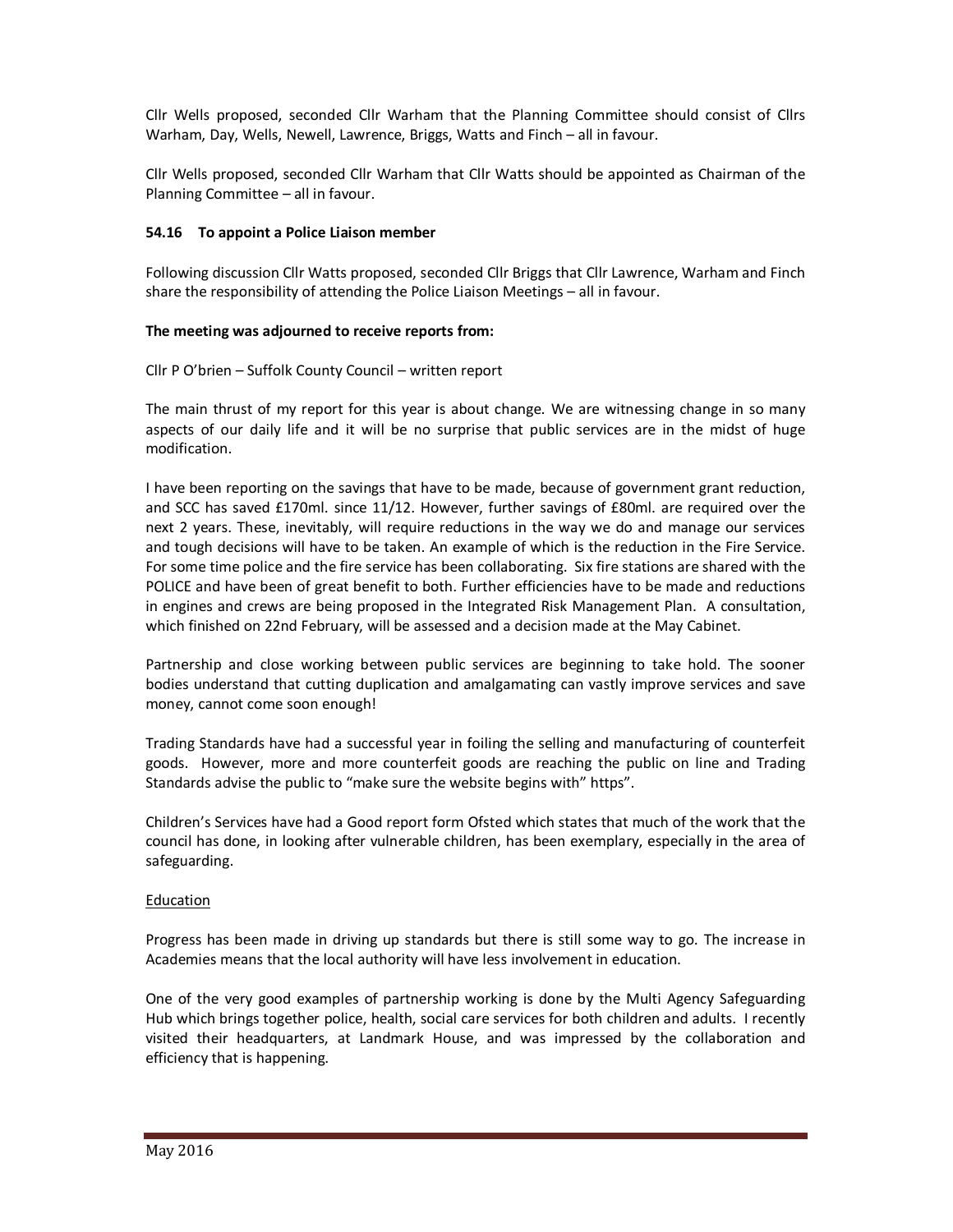I chair the Police & Crime Panel that both challenges and supports the Police & Crime Commissioner. At our last meeting, 17th March, we focused on solving crime, one of the PCCs objectives and the ways in which crime, like so much, is changing. Cybercrime has become a huge issue and it was interesting to see data that showed that the age group most targeted is the 55-70. When asked why, the PCC replied that they had the most funds! The under 20's hardly registered. Child sexual exploitation, along with domestic abuse, is priorities and has come very much to the fore in the light of the Jimmy Saville case.

The government grant to the police was more than anticipated and has enabled 30 more police officers and PCSOs to be recruited.

Voting for the Police & Crime Commissioner takes place on May 8th.

The subject of devolution is one that is publicised a great deal but it is unclear whether the coming together of Suffolk, Norfolk and Cambridgeshire will happen. Devolution would mean that a mayor would preside over a committee of representatives from the region; they would have control over planning and transport and promote the region. Cambridge city is not keen and Cambridgeshire is lukewarm. Watch this space!

Locality Once again I have spent all my locality allowance, £12,000, amongst my parishes on projects such as: 5 flashing 30mph signs; notice board; window for school hall, electrical work on village hall; cycle racks; lighting for car park; flood sign; bowls club uniform; repair to war memorial; replacement windows for sports pavilion; car park; parish plan printing costs; flood defence.

Cllr N Yeo – Suffolk Coastal District Council – written report

I apologise for the tardiness of this Report but for the last two weeks I have been out canvassing on behalf of Tim Passmore, the Conservative candidate for the Police and Crime Commissioner and also Craig Rivett in Wrentham who is standing as a Conservative candidate in the By-Election for Waveney District Council.

Voters go to the polls to elect the Police and Crime Commissioner for Suffolk tomorrow. The Police and Crime Commissioner (PCC) oversees the running of local police forces, including appointing the Chief Constable, setting the local budget and deciding what the priorities should be for the police in their area.

Stephen Baker, the Chief Executive of Suffolk Coastal and Waveney District Councils, has once again been appointed as the Suffolk Police Area Returning Officer (PARO) for the PCC election.

The candidates for this year's elections are; Terence Carter for Green Party, Helen Korfanty for Liberal Democrats, Tim Passmore for the Conservative and Unionist Party, Cath Pickles for Labour and Simon Tobin for UK Independent Party.

There has been some confusion about the need to register once to take part in elections on 5 May and the EU referendum on 23 June – after a rumour went round that people had to register separately to take part in the EU referendum.

The deadline for registering for the elections on 5 May has now passed. So, if you are registered for that, there is no need to register again for the referendum.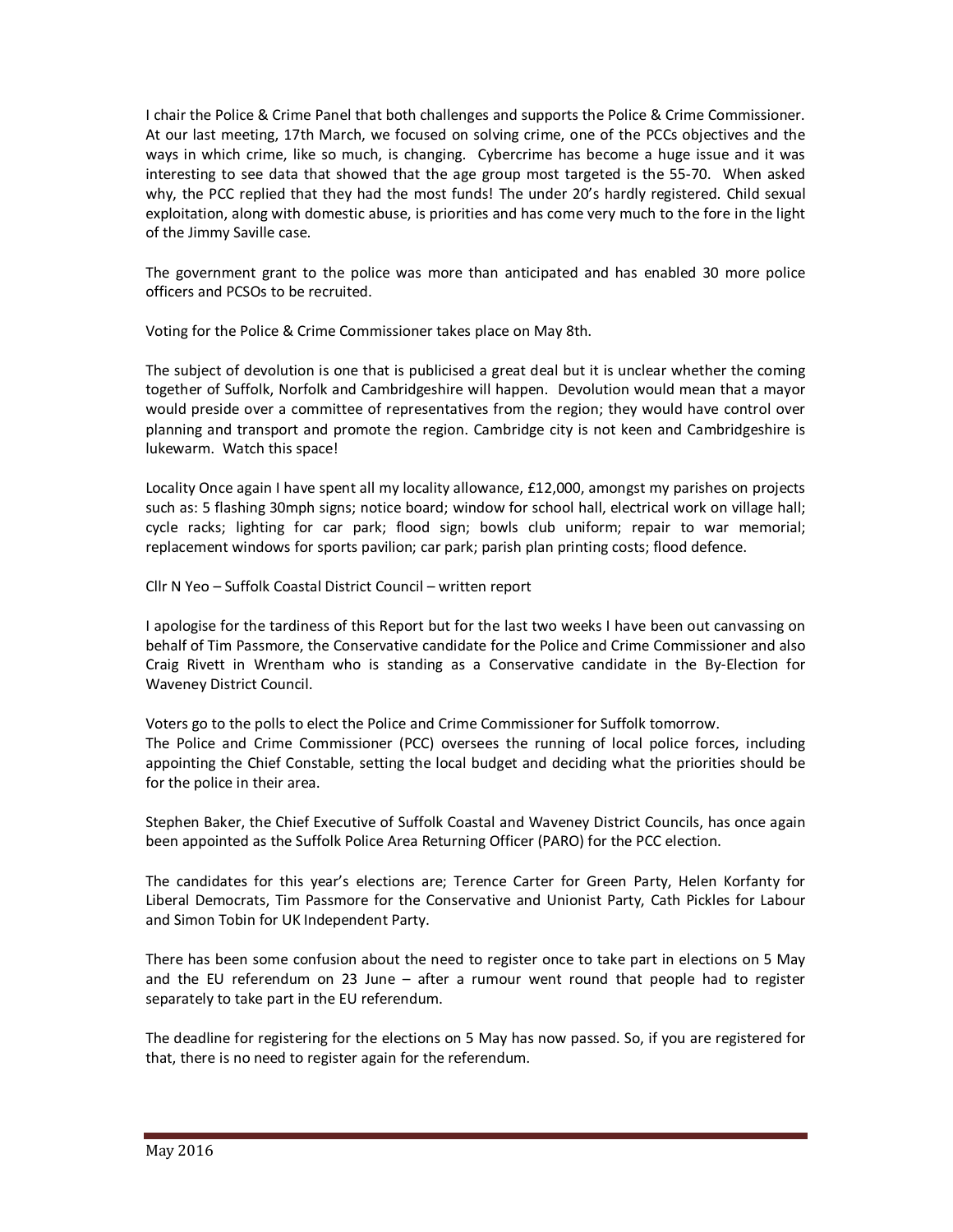You only need to register if you haven't already registered to vote, or your circumstances have changed (such as you have moved house). Then you must register by 7 June to vote in the EU referendum on 23 June.

There is more information and a list of elections taking place in your area on: www.aboutmyvote.co.uk

Devolution is still in the news and Suffolk's Leaders and Chief Executives have been meeting with our colleagues from Norfolk and Cambridgeshire to begin discussions on the detail which needs to be worked through before all councils vote on a proposed deal later in the year.

Ahead of any decisions being taken, we are all agreed that we must engage with communities and other key groups to make sure they both understand what is and isn't part of the proposed deal but also to hear what their views on it are.

I will keep you updated, as this engagement process develops, and a new website has been launched with the latest East Anglia Devolution information see: www.eastangliadevo.co.uk

The Suffolk Coastal Business & Community Awards are now open for nominations. There are thirteen awards designed to recognise the contributions, initiatives and successes of businesses, groups and individuals within the Suffolk Coastal District over the past 18 months.

People can enter the awards online at www.scbca.co.uk or request an entry form from Sarah Shinnie at Suffolk Coastal District Council on 01394 444652. The deadline for entries is 30th June, with the winners announced at a black tie dinner in September.

The Business and Community Awards give local people a unique opportunity to celebrate what is great about Suffolk Coastal and to recognise those people who hard work and dedication makes this such a fantastic place to live and work. We all know businesses, clubs and individuals who just go that extra mile to make a difference in the community. Now is your chance to say 'thank you' by ensuring their commitment is recognised by nominating them for an award on www.scbca.co.uk

Suffolk Waste Partnership has launched a new scheme to help people compost garden waste at home, by offering subsidised composting equipment for sale.

Working in partnership with the national composting experts at Getcomposting.com, the scheme helps residents reduce the amount of garden and food waste currently being disposed every year.

Suffolk currently throws around 50,000 tonnes of food and garden into their rubbish bins every year. This costs the Suffolk taxpayer over £3.5 million.

Residents can purchase subsidised composting bins by visiting www.getcomposting.com or by calling 0844 571 4444 quoting SUF16L.

Residents can also get further information from the SWP by visiting www.suffolkrecycling.org.uk or emailing mastercomposters@suffolk.gov.uk

Police – written report

Parish Council Annual Crime Report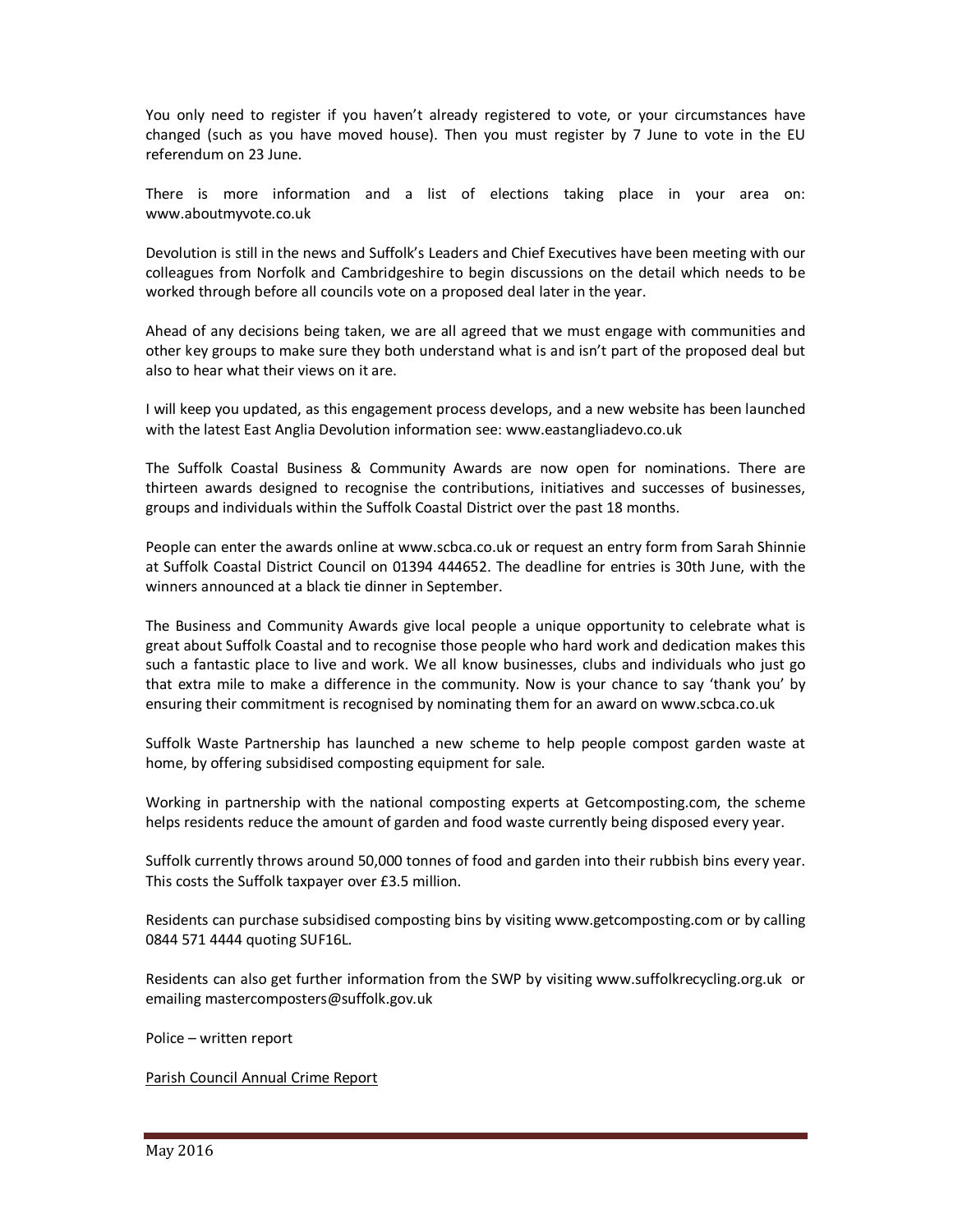# Period  $1<sup>st</sup>$  April 2015 – 31 $<sup>st</sup>$  March 2016</sup>

| Parish                            | No. of crimes recorded |
|-----------------------------------|------------------------|
| Brightwell                        | 5                      |
| <b>Bucklesham</b>                 | 19                     |
| Foxhall                           | 11                     |
| Levington                         | 13                     |
| Nacton                            | 36                     |
| Newbourne                         | 19                     |
| Purdis                            | 166                    |
| Waldringfield                     | 11                     |
| Kirton & Falkenham                | 21                     |
| <b>Trimley St Martin</b>          | 59                     |
| <b>Trimley St Mary</b>            | 77                     |
| Total Crime reported for the year | 437                    |

Please see the table above which gives the number of crimes recorded for each area. This is as accurate as I can make it from researching previous Parish Crime reports and the Crime Map data.

There were 166 offences recorded for Purdis Farm a large majority of which refer to incidents at Sainsburys and Homebase. Of the other offences it has been noted a number of outbuilding breaks, particularly a spate of insecure garages entered recently. There have also been a number of vehicles entered, again a majority of which were insecure.

There are no concerns raised for Brightwell with 5 recorded offences.

There are no concerns from the crime statistics for Foxhall. Of the 11 offences recorded I would reinforce being mindful of the security of outbuildings. Security advice attached below.

## **The meeting was re-convened.**

## **55.16 Clerk's Report**

The purpose of this report is to update members on outstanding issues, items received after the deadline for agenda items, correspondence and action taken by the Clerk.

## Local Council Public Advisory Service!

Are you fed up with Dog Fouling? Want to know how to deal with Anti-Social Behaviour? Annoying Nuisance Parking? Then this course is for you!

#### **Public Nuisance and Bylaws**

This course covers various ways that public nuisance within our communities can be addressed: Including: Looking at the Anti-Social Behaviour, Crime and Policing Act 2014 How Public Spaces Protection Orders can be used to address certain types of nuisance The kind of behaviour that can be addressed by an Order The kind of Public Places that can be covered Controlling dogs and dog fouling Who can make an Order and how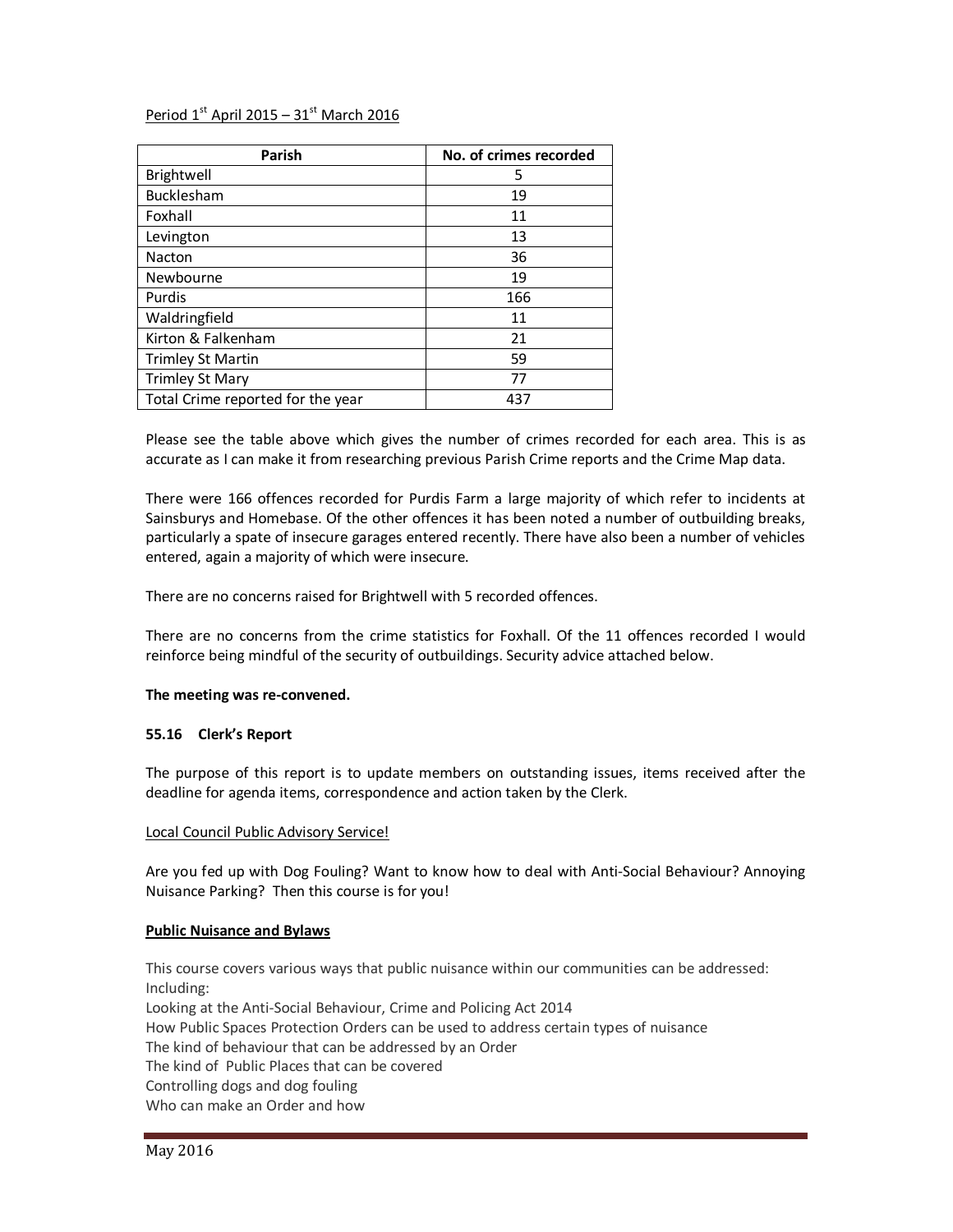Penalties, appeals and enforcement Statutory Nuisance We look at the Environmental Protection Act 1990 What constitutes a Statutory Nuisance How they can be addressed and by which authority The process of issuing an Abatement Notice Appeals and Penalties Litter, Fly Posting, Nuisance Parking We also cover the process for applying Bye-Laws Implementing Bye-Laws The Model Bye-Law Sets Determining whether a Bye-Law may be applied Variations of wording The role of Secretary of State CLG Policing Bye-Laws

# **Cost per delegate - £25.00 – Hacheston Suffolk**

Although Councillors could not attend on the date offered it was agreed that the Clerk should contact the Local Council Advisory Service asking whether they could offer a course at Trinity Park between 7.00 and 9.30 pm in the evening; date to be agreed. It was agreed that the Clerk should contact Bucklesham, Nacton, Levington and Stratton Hall to ask whether they would like to attend. **Action: Clerk**

# SALC - New Governance and Accountability Guide

In the midst of audit season, councils will be interested to know that new guidance, *Governance and Accountability for Smaller Authorities in England*, *A Practitioners' Guide to Proper Practices to be applied in the preparation of statutory annual accounts and governance statements March 2016*, has been published. Councils will be aware that this is essential reference material for councillors, clerks, Responsible Finance Officers and any council staff who have a financial management role.

Councils should not be too concerned that the appearance of the Guide is late for application for the accounting practice and Annual Returns currently underway as it is optional whether to apply it for 2015-2016. Councils can still refer to the predecessor *Governance and Accountability (England) - Practitioners Guide 2014* for the 2015- 2016 accounts. It has apparently been published now as some councils wanted to choose to apply it to 2015-16.

The 2016 Guide will apply to the 2016-17 accounts from which time compliance with Sections 1, 2 and 3 will be mandatory. This is because these sections represent the proper accounting and governance practices ('proper practices') referred to in statute (see Accounts and Audit Regulations 2015 made under the Local Audit and Accountability Act 2014). These set the obligatory standards for financial and governance reporting for local councils and other smaller authorities.

It is important to appreciate that this Guide applies to all local councils. For this purpose, under s.6 of the 2014 Act, an authority is a 'smaller authority' if the higher of the authority's gross income for the year and its gross expenditure for the year does not exceed £6.5 million. This is different from the smaller authority definition for the Transparency Code which is for councils not exceeding a turnover of £25,000 (as provided for by section 5 of the 2014 Act).

Councils should note that Section 4 and 5 of the 2016 Guide are not 'proper practices'. Section 4 of the Guide sets out the non-statutory guidance relating to internal audit which authorities are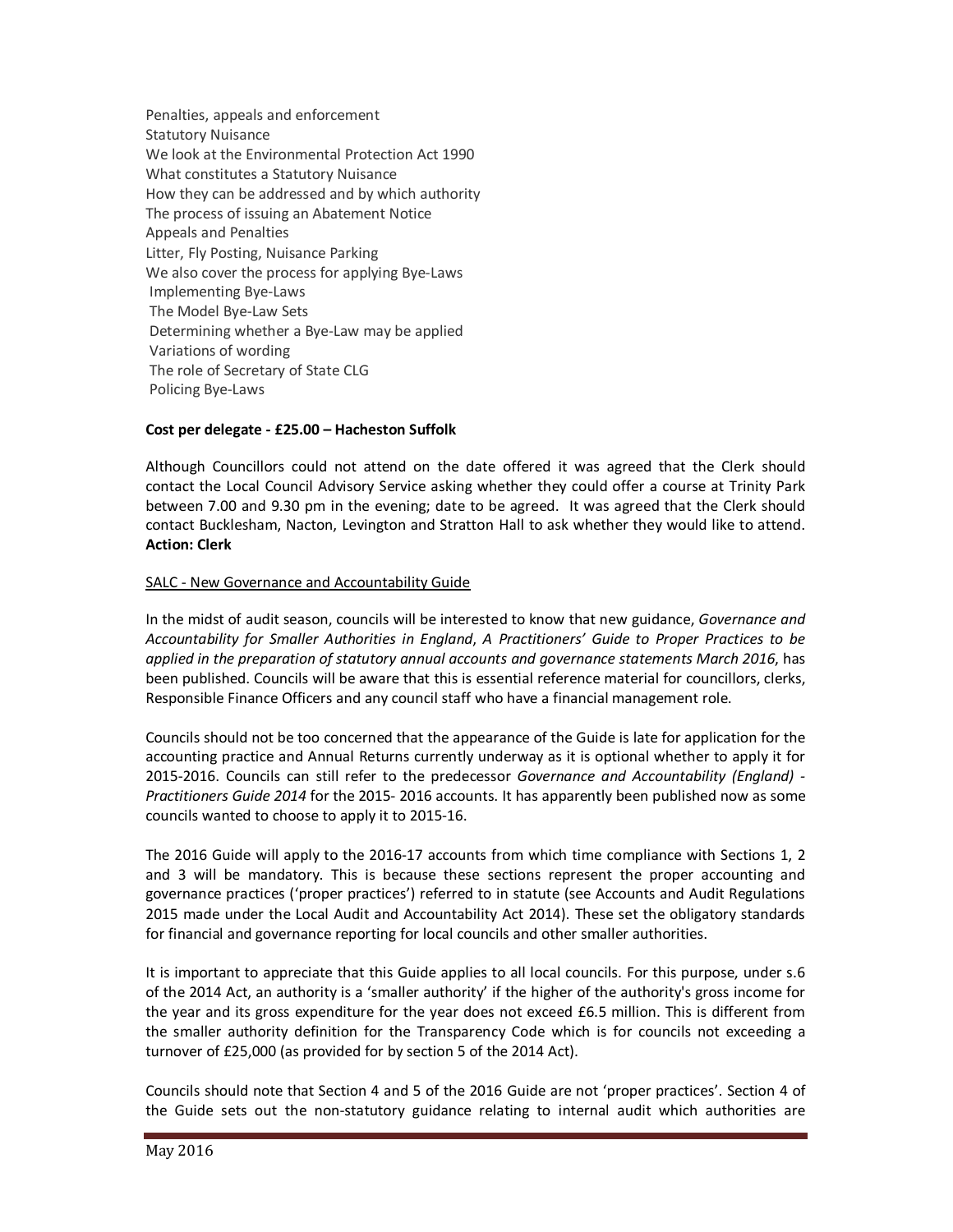required to take into account. Section 5 of the Guide (not yet issued) will provide supporting information and practical examples to assist smaller authorities to manage their governance and financial affairs. As Section 5 is not mandatory, any councils deciding to follow the Guide for the 2015-16 accounts should not be concerned about the absence of this section.

County Associations will continue to make the 2014 Guide available to local councils throughout 2016. Councils should note that the 2016 Guide will have a short application period as a replacement 2017 version is expected for the 2017-18 accounts in due course.

The 2016 Guide has a significantly revised format to follow more closely the layout of the annual return. It aims to clarify what are the required proper practices that smaller authorities need to follow in completing their annual return. It has also been updated to reflect changes in legislation affecting smaller authorities. However, councils should note that assurances have been provided that 'the content is actually not greatly changed.'

# **56.16 VAS Signs**

Cllr Finch presented the costing etc which he had discussed with Malcolm King Suffolk County Council Highways. Cllr Finch stated that one sign would cost £2,625.00 plus VAT. Additionally, a software recording system was available at an extra cost of £250.00 plus VAT. The cost of placing posts for erection of the sign at five locations is approximately £2,500.00 plus VAT unless suitable posts already exists on the highway. Cllr Finch stated that it is unlikely that permission would be given to install units measuring more than 30 miles per hour. Cllr Wells offered a vote of thanks to Cllr Finch for his work on this item. It was agreed that this item should be placed on the agenda for the next meeting. **Action: Clerk / Cllr Finch** 

## **57.16 Bucklesham Road – Dog Walking Area**

The Clerk reported that she had contacted the owners of the land but had not received any feedback. **Action: Clerk** 

## **58.16 Graffiti**

It was agreed that the Clerk should send an email to Cllr Lawrence asking him to contact Suffolk County Council Highways Department stating that the sign on the north side of Felixstowe Road between Sainsburys and Trinity Park roundabouts. **Action: Clerk / Cllr Lawrence** 

## **59.16 Planning**

The Planning Committee Chairman Cllr Watts reported on the following planning matters.

Cllr Watts stated a document had been received "Site Allocations and Area Specific Policies" document April 2016. Cllr Watts highlighted two areas which could affect the area Page 191 the physical boundaries of Purdis Farm and Pages 62-64 Development of Ransomes Europark.

Cllr Watts stated that three more applications had been received as follows:

DC/16/1478/FUL Lamedos Felixstowe Road Foxhall – Proposed single storey rear extension

Parish Council comments: Recommend approval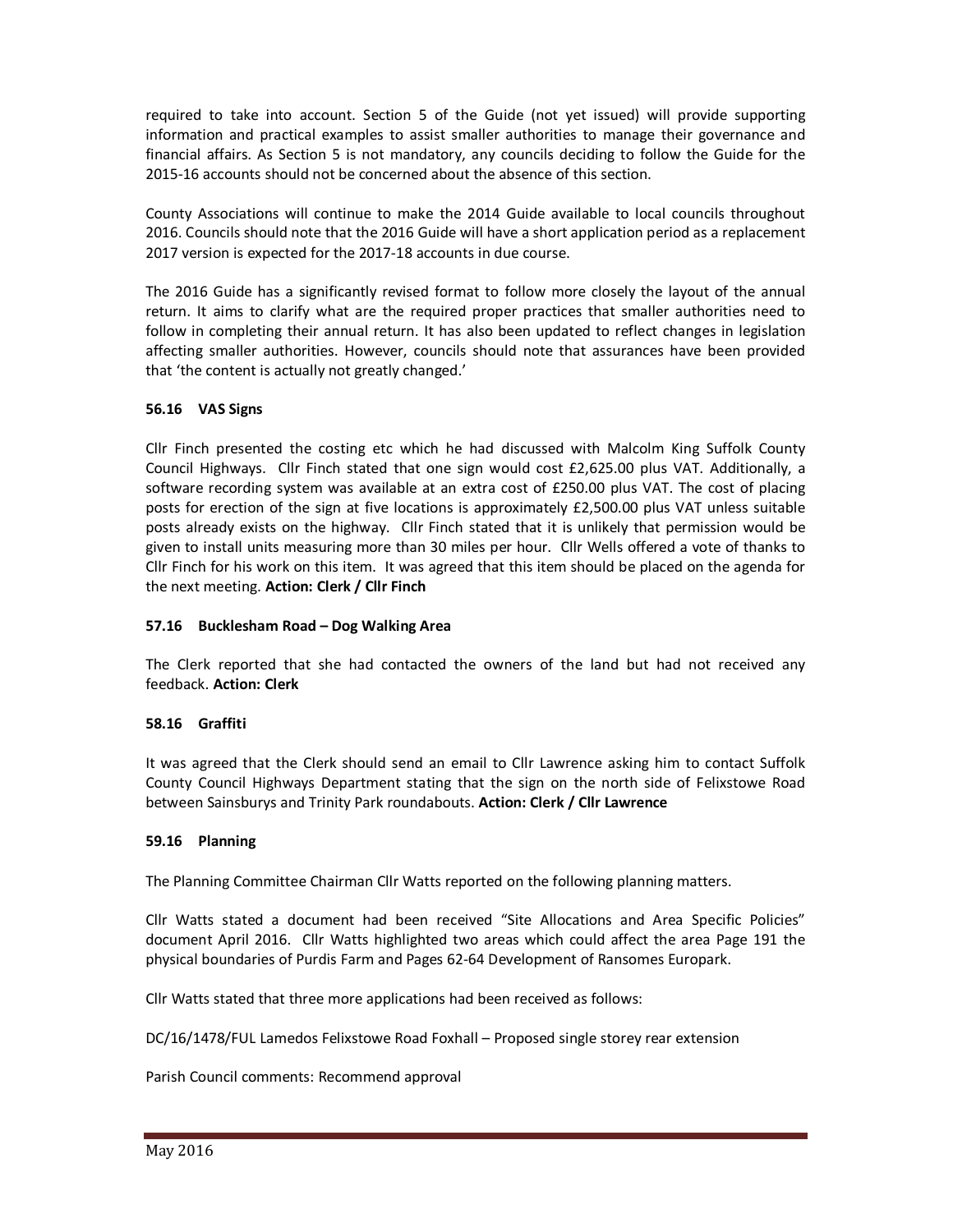DC/16/1614/FUL Mynydd Sheep Drift Farm Waldringfield Road Brightwell – Intensification of use of existing storage compound to permit the increase in the storage of caravans and motor homes

Parish Council comments: Cllr Newell stated that she had not heard any unfavourable comments regarding the business.

## Former Civil Service Site Straight Road Foxhall

Cllr Watts stated that he understood an application had been submitted to Suffolk Coastal District Council Planning Department for an additional house to be built on the site and the parking area to be changed however the application has not been received by the Parish Council for comment.

# **60.16 Finance**

Income None **Expenditure** A J Buggs Salary and Expenses April 2016 **EXPENSION CONSTRUSTED ASSESS** 6.45

Cllr Warham proposed, seconded Cllr Watts that the above expenditure is approved – all in favour. **Action: Clerk** 

# **61.16 To receive the accounts for the year 2015/2016**

The Clerk had previously distributed a copy of the year-end accounts to each councillor and presented the accounts for 2015/2016 to the meeting. It was proposed by Cllr Wells seconded Cllr Finch that the year-end accounts 2015/2016 and the Local Councils in England Annual Return for the year ended 31<sup>st</sup> March 2016 be approved and signed by the Chairman – agreed by the council. **Action: Clerk** 

## **62.16 Correspondence**

a. The Clerk reported that a letter and maps had been received from Suffolk County Council concerning the local footpaths. The details were passed to Cllr Newell for perusal and report back to the Parish Council as appropriate. **Action: Cllr Newell** 

## **63.16 Meetings attended by councillors / clerk**

None

## **64.16 Members questions to the Chairman**

a. Cllr Day reported that he had received a complaint from one of his neighbours concerning the speed of Broadband in the area. Cllr Day felt that the Parish Council should start campaigning to support local residents with this serious issue. Following discussion it was agreed that this item should be placed on the next Parish Council agenda. **Action: Clerk / Cllr Day** 

## **65.16 Date of next meeting**

Wednesday, 8<sup>th</sup> June 2016